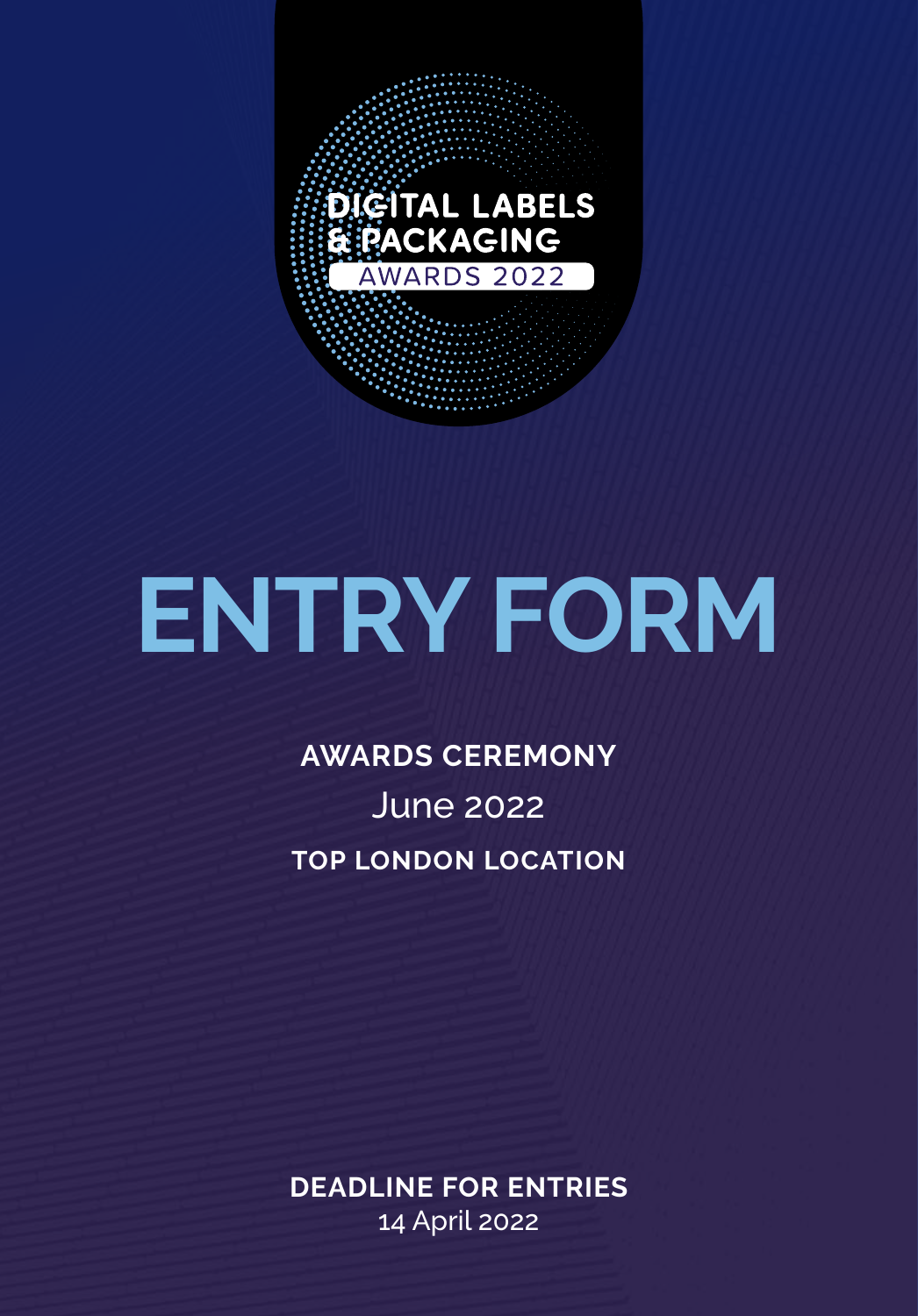#### **Celebrating excellence in digital print for packaging**

**The Digital Labels & Packaging Awards are a** brand-new **awards programme, celebrating excellence in digital print for packaging. From labels and shrink sleeves, to pouches, folding cartons and corrugated boxes, these awards showcase what it takes to succeed with digital, and will honour the best work from printers and converters using digital technology to produce labels and packaging.**

#### **WHY ENTER?**

The 10 categories of the Digital Labels & Packaging Awards cover the gamut of digital production, whether you're: designing cutting-edge labels and packaging with a digital-first mindset; printing primary or secondary labels and packaging using inkjet, toner or hybrid technology; converting

and finishing reels and sheets into high-value saleable products; and/or striving to deliver the highest levels of environmental performance. The Supreme Award will also be bestowed upon the entry that has ranked highest with the judges from all the winning entries.

#### **CLOSING DATE:** 14 April 2022

**Please send your entries to: 30 London Road, Southborough, Tunbridge Wells, Kent, TN4 0RE**

#### **RULES**

- 1. Entries must have been produced by the printing company entering the awards.
- 2. Entries are for commercial work undertaken by the printing company entering the awards.
- 3. All entries must have been produced in the period since the start of the preceding calendar year, 1 January, 2021.
- 4. The printing company's contact details should be submitted with the entry if it is being entered on their behalf.
- 5. Whitmar Publications reserves the right to use any entries received for marketing and promotional purposes in its magazines and on its website.
- 6. Entrants must have obtained the permission of their customer before entering the competition.
- 7. Whitmar Publications cannot accept responsibility for entries submitted.
- 8. The decision of the judges is final and no correspondence will be entered into.
- 9. Entries may be moved to a different category at the discretion of the judges.
- 10. Entries received after the deadline will be subject to a flat £50 late fee.
- 11. By entering you agree to all technical information being published on the website and in the magazine.

#### **AWARDS DINNER**

The awards ceremony will be held in June 2022 at a top London location.

#### **Tables and tickets are now available, to book:**

Email: chloe.w@whitmar.co.uk

Call: Chloe Ward - +44(0)1892 779599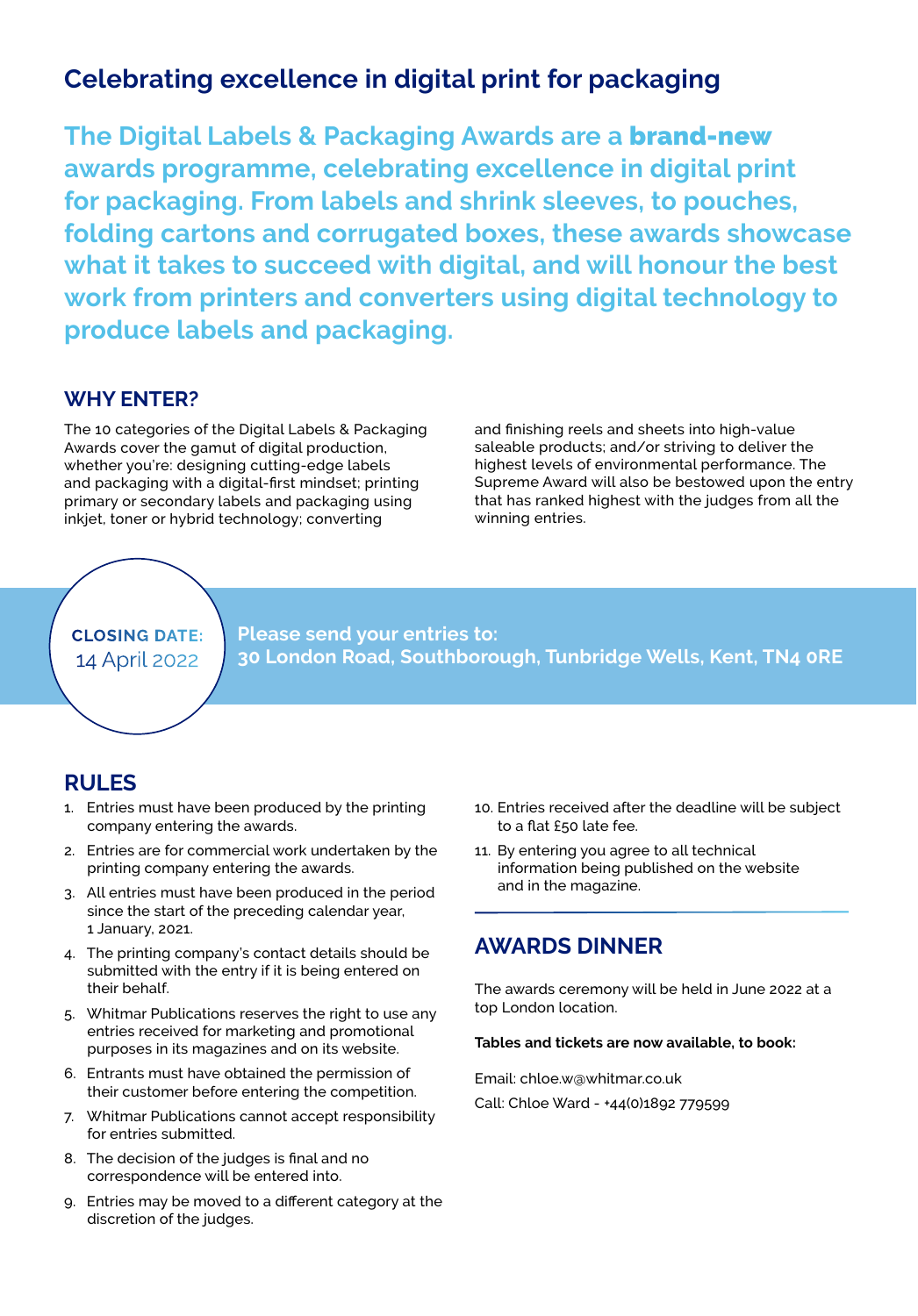## **HERE'S WHY YOU SHOULD ENTER**

#### **ATTRACT NEW BUSINESS**

Just being nominated improves brand awareness and promotes your business to new customers.

#### **FREE MARKETING AND EXPOSURE**

Gain extensive media attention through coverage in the nominees and winners issues, the awards website, and pre- and post-awards promotional emails.

Nominees and winners can also use this acknowledgement in their own PR and marketing activities. Such exposure will be sure to help attract new customers and increase respect from existing clients.

#### **RAISE YOUR PROFILE**

Winning at the Digital Labels & Packaging Awards significantly raises your company profile and earns respect from your customers and peers.

#### **EMPLOYEE MOTIVATION**

Everyone likes being part of a winning team. Achieving recognition in the awards will have a positive effect on staff morale, motivation and retention.

#### **ACKNOWLEDGE STAFF AND CUSTOMER LOYALTY**

Attending the awards is an opportunity to thank and reward staff for their contribution to the business. thank customers for their loyalty, and impress prospects with your hospitality.

#### **NETWORKING OPPORTUNITIES**

Attending the awards gives you the opportunity to build contacts, meet and network with other award participants, businesses and potential customers and partners.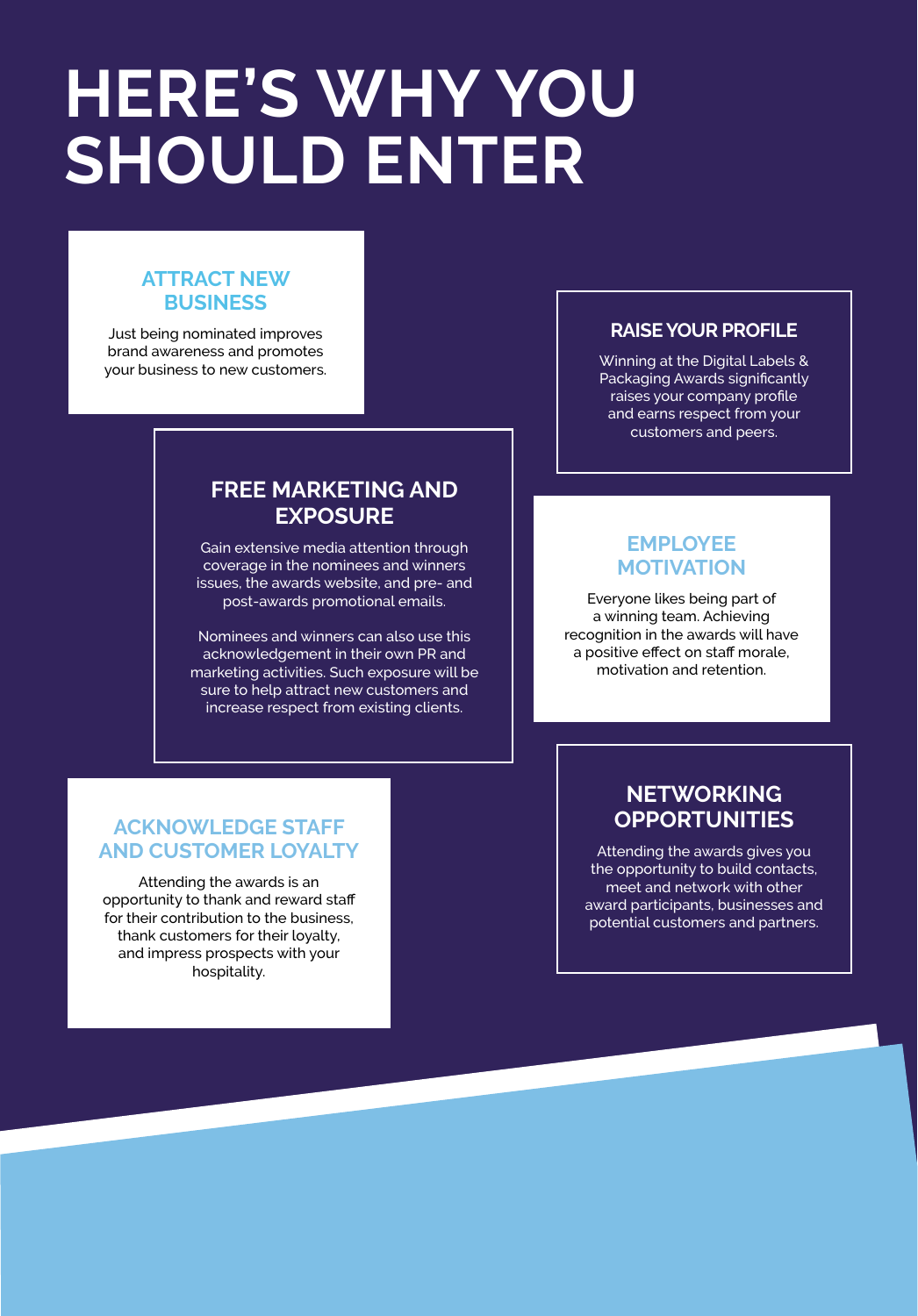#### **CATEGORIES (please tick)**

| <b>Excellence with inkjet</b><br>For entries printed using inkjet-based digital<br>processes                       | Excellence in sustainability <sup>[2]</sup><br>For digitally printed jobs that have exemplary<br>environmental credentials |
|--------------------------------------------------------------------------------------------------------------------|----------------------------------------------------------------------------------------------------------------------------|
| <b>Excellence with toner</b>                                                                                       | Application excellence - secondary packaging                                                                               |
| For entries printed using toner-based digital<br>processes                                                         | For entries showcasing the best secondary<br>packaging printed digitally                                                   |
| <b>Excellence with hybrid printing</b>                                                                             | Application excellence – primary packaging                                                                                 |
| For entries printed using a combination of digital<br>and analogue processes                                       | For entries showcasing the best primary packaging<br>printed digitally                                                     |
| <b>Excellence in finishing and embellishment</b>                                                                   | Analogue-to-digital                                                                                                        |
| For entries that showcase the best use of finishing<br>and embellishment to elevate digitally printed<br>packaging | For entries that were previously printed using<br>conventional processes                                                   |
| Excellence in design [1]                                                                                           | <b>Innovation</b>                                                                                                          |
| For entries showcasing work that has been<br>designed specifically with digital printing in mind                   | Entries showcasing new applications and end uses<br>of digitally printed labels and packaging                              |

#### **HOW TO ENTER**

There are eight categories to enter, please complete one entry form (photocopies are acceptable) and provide three samples of the campaign you are entering **PER CATEGORY** entered.

Up to three entries per category are FREE of charge and it is £50 per entry thereafter. Payment must be made by cheque (made payable to Whitmar Publications Ltd), alternatively contact chloe.w@whitmar.co.uk to arrange a bank transfer.

#### **Returning entries**

Whitmar Publications is unable to return entries except by prior arrangement. We require you to arrange collection. All entry returns must be collected within four weeks of the awards ceremony.



Please tick here if you would like your entries returned.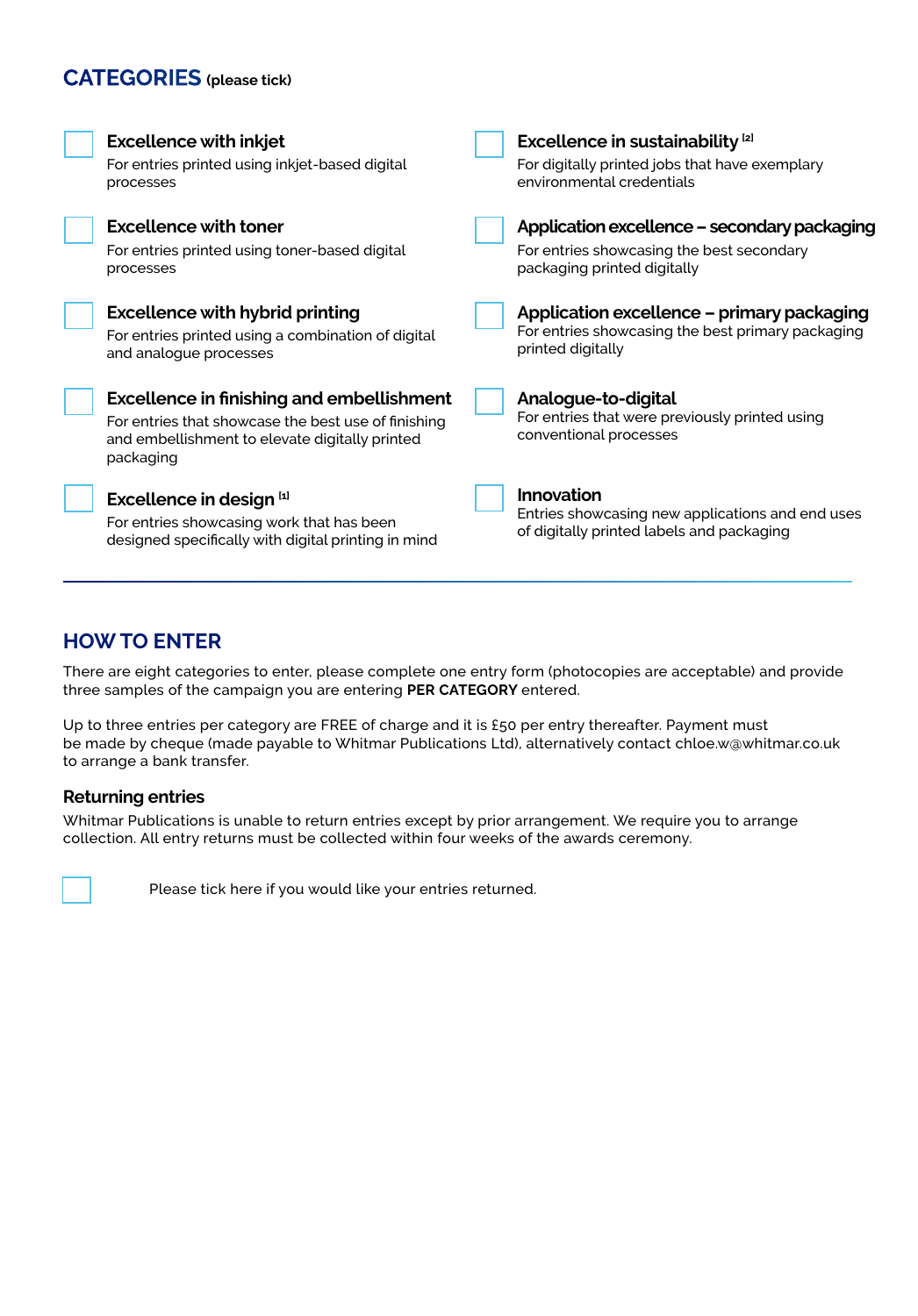#### **ENTRY FOR AWARDS**

| Customer:                                                                                                                                                                                       |
|-------------------------------------------------------------------------------------------------------------------------------------------------------------------------------------------------|
|                                                                                                                                                                                                 |
|                                                                                                                                                                                                 |
|                                                                                                                                                                                                 |
|                                                                                                                                                                                                 |
|                                                                                                                                                                                                 |
|                                                                                                                                                                                                 |
|                                                                                                                                                                                                 |
| [1] For 'Excellence in design' category ONLY:<br>Please detail how the entry has been specifically designed with digital print in mind<br>(please continue onto separate A4 sheet as required): |
|                                                                                                                                                                                                 |
| [2] For 'Excellence in sustainability' category ONLY:<br>Please detail the entry's environmental credentials that merit the award<br>(please continue onto separate A4 sheet as required):      |
| Permission from customer obtained                                                                                                                                                               |
| I would like to register to receive Digital Labels & Packaging magazine and e-newsletter                                                                                                        |